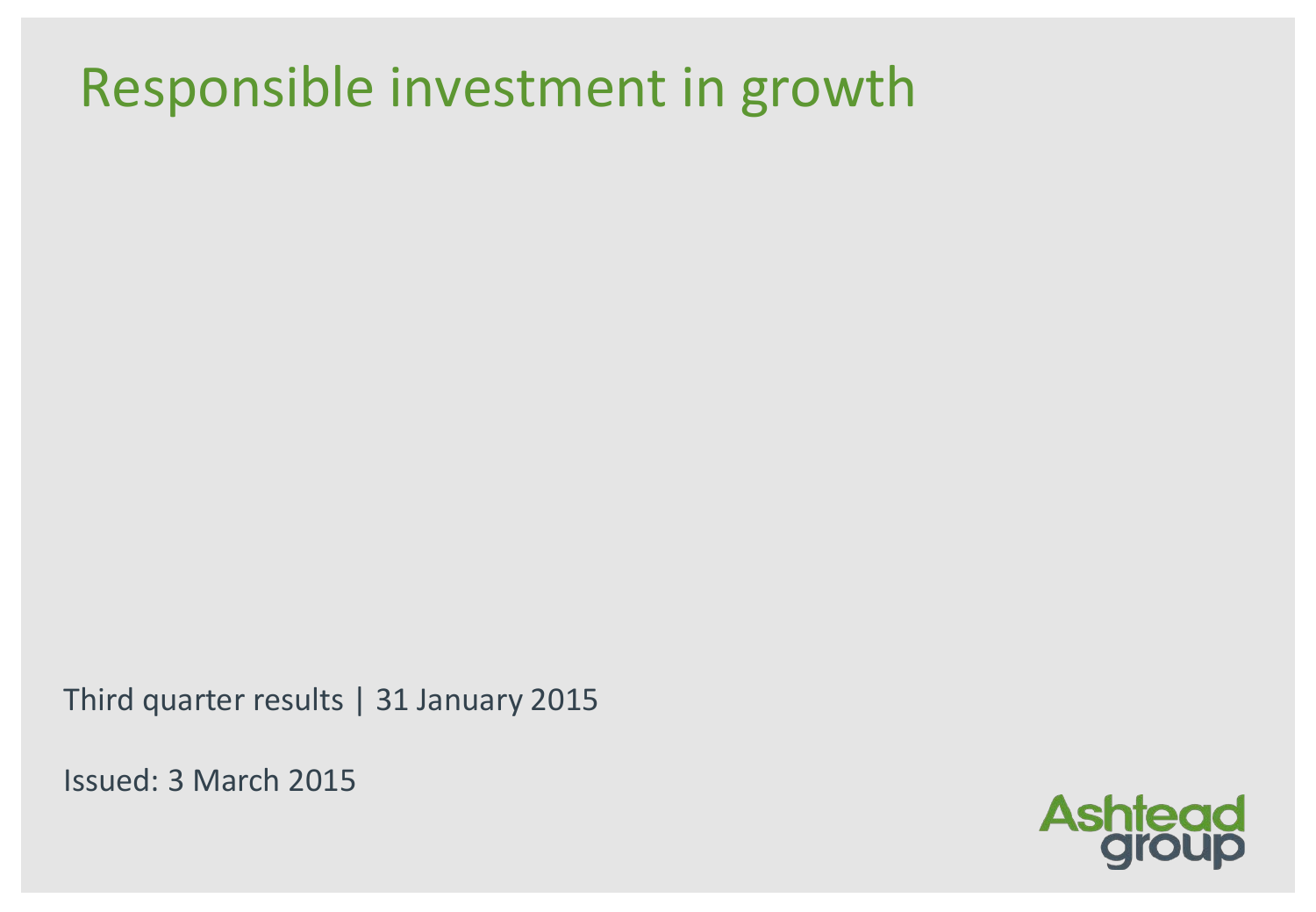## Legal notice

This presentation has been prepared to inform investors and prospective investors in the secondary markets about the Group and does not constitute an offer of securities or otherwise constitute an invitation or inducement to any person to underwrite, subscribe for or otherwise acquire securities in Ashtead Group plc or any of its subsidiary companies.

The presentation contains forward looking statements which are necessarily subject to risks and uncertainties because they relate to future events. Our business and operations are subject to a variety of risks and uncertainties, many of which are beyond our control and, consequently, actual results may differ materially from those projected by any forward looking statements.

Some of the factors which may adversely impact some of these forward looking statements are discussed in the Principal Risks and Uncertainties section on pages 20-21 of the Group's Annual Report and Accounts for the year ended 30 April 2014 and in the unaudited results for the third quarter ended 31 January 2015 under "Current trading and outlook" and "Principal risks and uncertainties". Both these reports may be viewed on the Group's website at **www.ashtead-group.com**

This presentation contains supplemental non-GAAP financial and operating information which the Group believes provides valuable insight into the performance of the business. Whilst this information is considered as important, it should be viewed as supplemental to the Group's financial results prepared in accordance with International Financial Reporting Standards and not as a substitute for them.

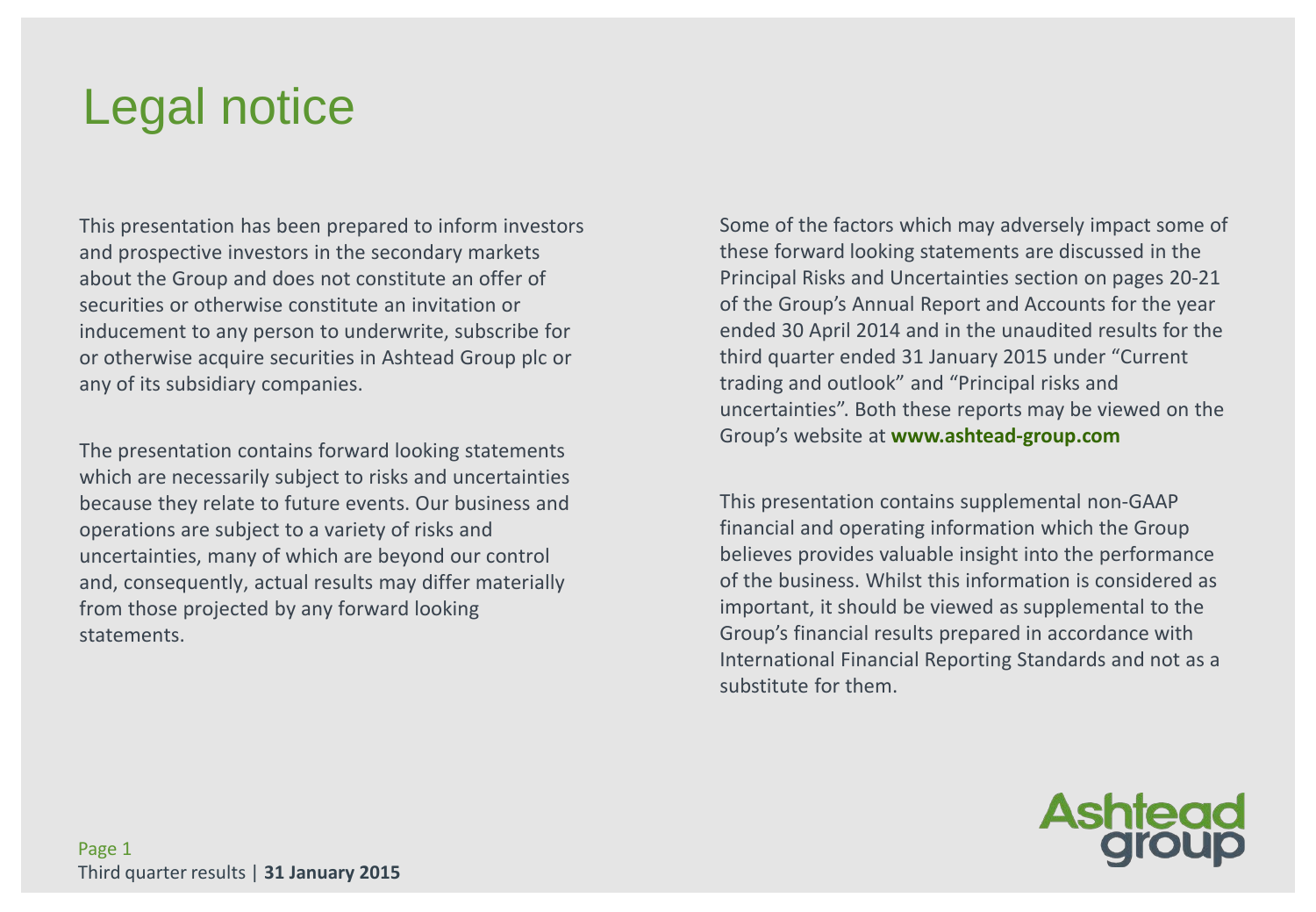### **Overview**

- $\bullet$  Q3 rental revenue growth<sup>1</sup> of 25%
- Record nine month pre-tax profit of £379m (2014: £293m)
- Group EBITDA margin rises to 45% (2014: 43%)
- Group RoI of 19% (2014: 18%)
- £783m invested in capital expenditure and £162m on bolt on acquisitions
- Net debt to EBITDA leverage<sup>1</sup> of 2.0 times (2014: 2.0 times)
- We now anticipate a full year result ahead of our previous expectations

<sup>1</sup> At constant exchange rates

Page 2 Third quarter results | **31 January 2015**

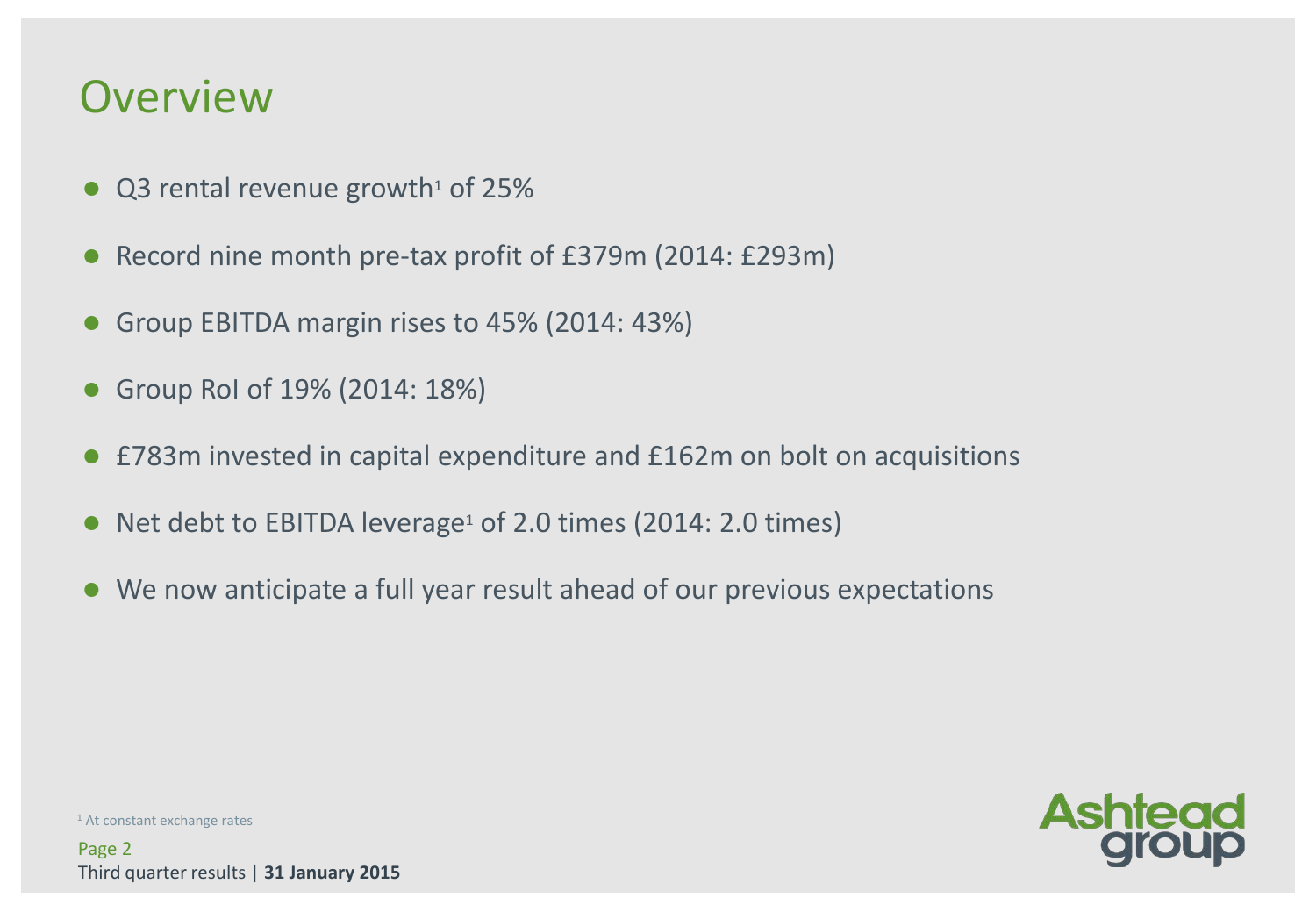# Suzanne Wood Finance director

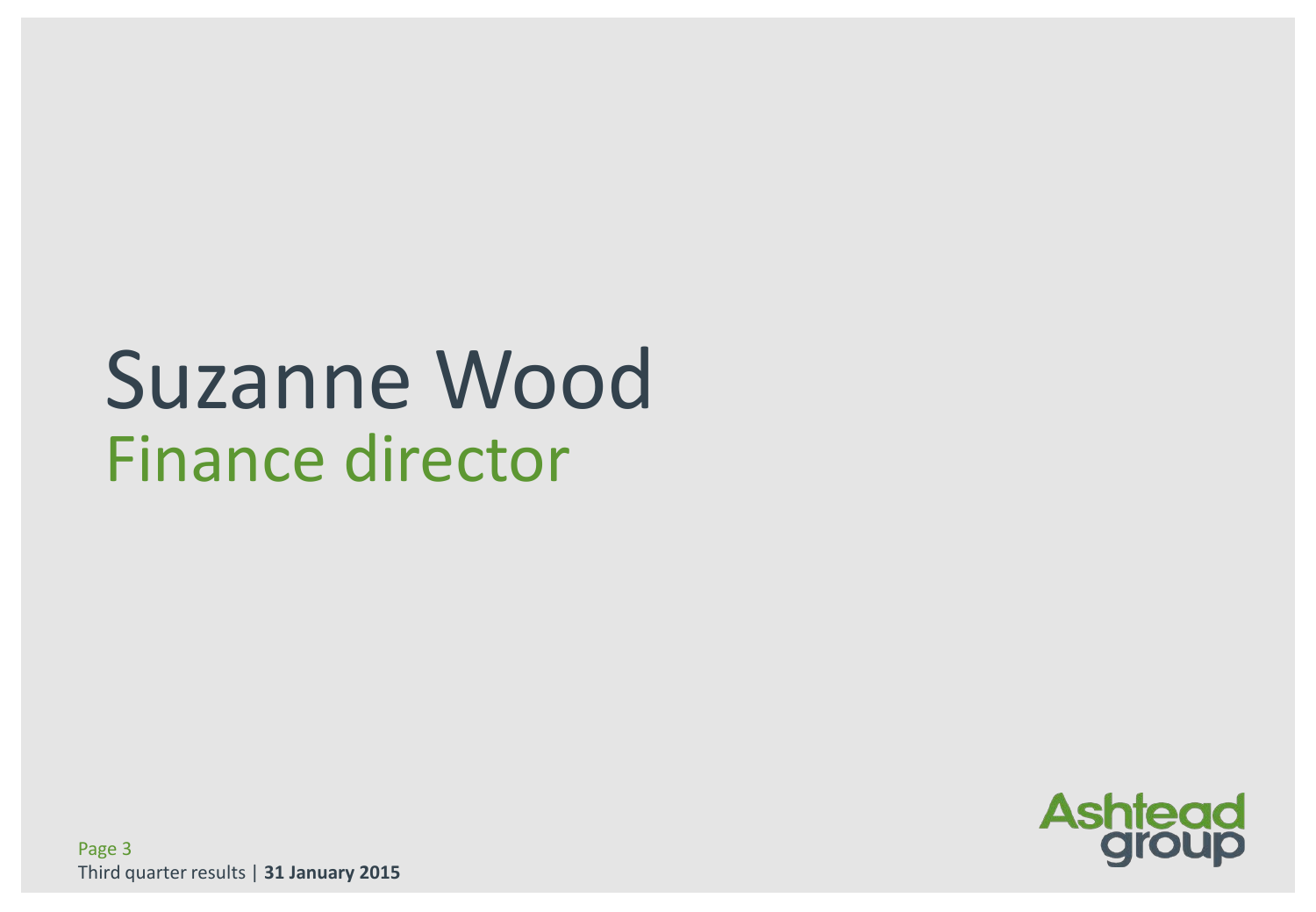### Q3 Group revenue and profit

|                                    | Q <sub>3</sub> |       |                     |  |
|------------------------------------|----------------|-------|---------------------|--|
| (fm)                               | 2015           | 2014  | Change <sup>1</sup> |  |
| <b>Revenue</b>                     | 513            | 400   | $+23%$              |  |
| - of which rental                  | 463            | 354   | $+25%$              |  |
| Operating costs                    | (288)          | (238) | $+17%$              |  |
| <b>EBITDA</b>                      | 225            | 162   | $+32%$              |  |
| Depreciation                       | (92)           | (70)  | $+28%$              |  |
| <b>Operating profit</b>            | 133            | 92    | +36%                |  |
| Net interest                       | (19)           | (12)  | $+51%$              |  |
| Profit before amortisation and tax | 114            | 80    | $+33%$              |  |
| Earnings per share (p)             | 14.5           | 10.1  | +36%                |  |
| <b>Margins</b>                     |                |       |                     |  |
| - EBITDA                           | 44%            | 41%   |                     |  |
| - Operating profit                 | 26%            | 23%   |                     |  |

*1 At constant exchange rates*

*2 The results in the table above are the Group's underlying results and are stated before amortisation of intangibles*

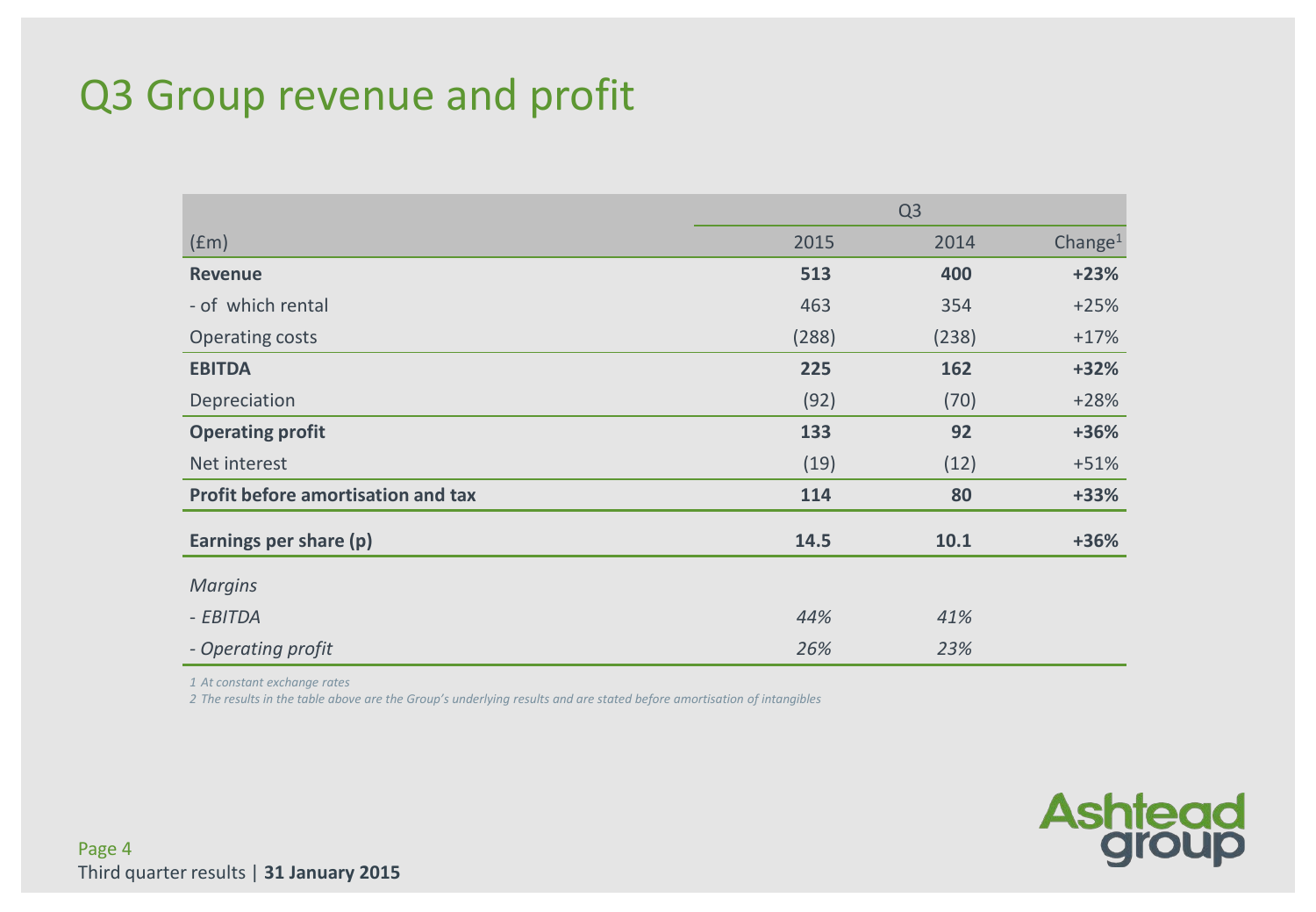### Nine months Group revenue and profit

|                                           | Nine months |       |            |  |
|-------------------------------------------|-------------|-------|------------|--|
| (fm)                                      | 2015        | 2014  | Change $1$ |  |
| <b>Revenue</b>                            | 1,500       | 1,250 | $+23%$     |  |
| - of which rental                         | 1,359       | 1,120 | $+24%$     |  |
| Operating costs                           | (819)       | (719) | $+17%$     |  |
| <b>EBITDA</b>                             | 681         | 531   | $+31%$     |  |
| Depreciation                              | (254)       | (204) | $+26%$     |  |
| <b>Operating profit</b>                   | 427         | 327   | $+34%$     |  |
| Net interest                              | (48)        | (34)  | $+46%$     |  |
| <b>Profit before amortisation and tax</b> | 379         | 293   | $+33%$     |  |
| Earnings per share (p)                    | 48.4        | 36.8  | $+35%$     |  |
| <b>Margins</b>                            |             |       |            |  |
| - EBITDA                                  | 45%         | 43%   |            |  |
| - Operating profit                        | 28%         | 26%   |            |  |

*1 At constant exchange rates*

*2 The results in the table above are the Group's underlying results and are stated before amortisation of intangibles*

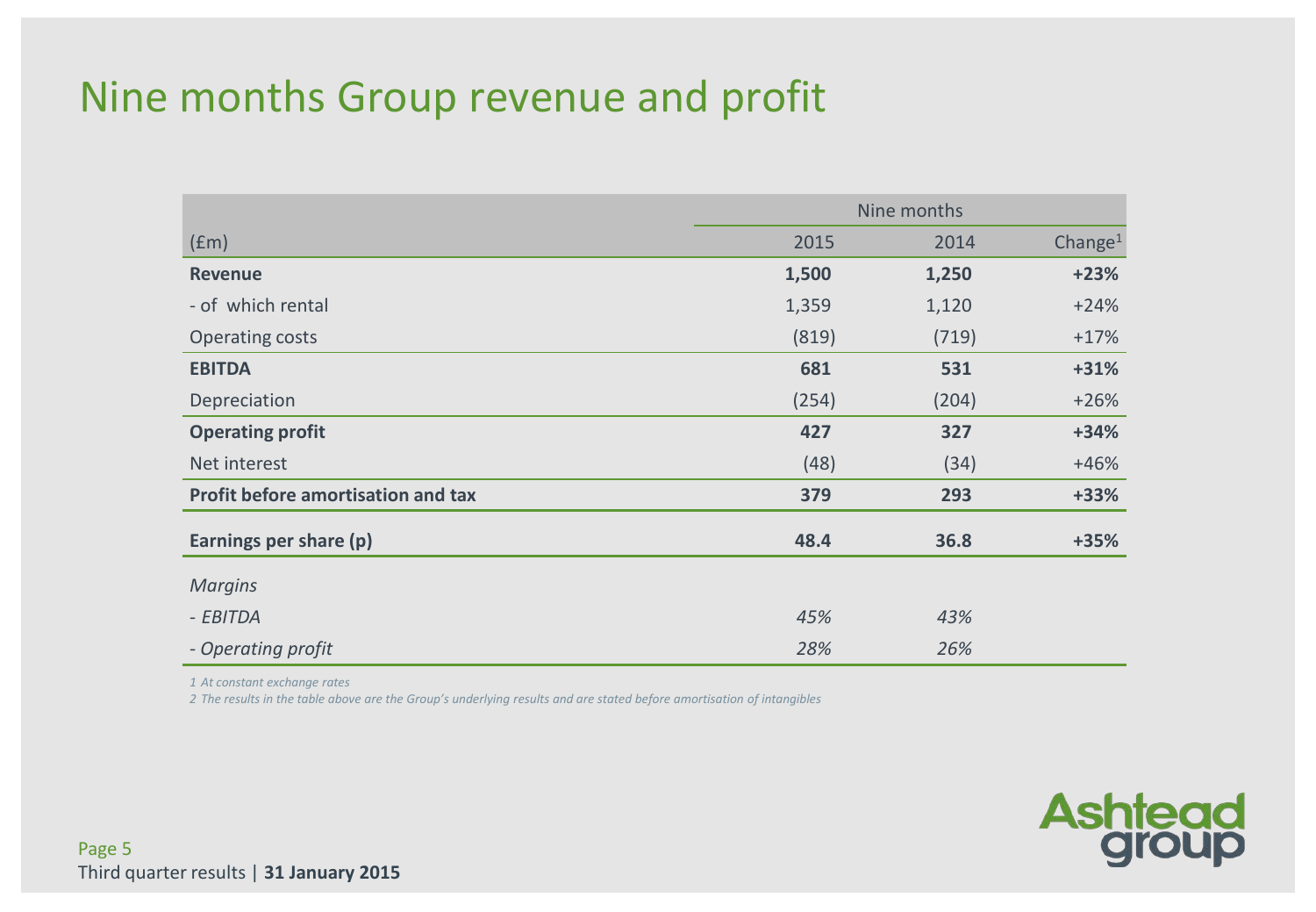### Net debt and leverage

Net debt to EBITDA continues to reduce despite the fleet investment

| $(\text{fm})$                          | Jan<br>2015 | Jan<br>2014    |
|----------------------------------------|-------------|----------------|
| Net debt at 30 April                   | 1,149       | 1,014          |
| <b>Translation impact</b>              | 169         | (63)           |
| Opening debt at closing exchange rates | 1,318       | 951            |
| Change from cash flows                 | 448         | 310            |
| Debt acquired                          |             | $\overline{2}$ |
| Non-cash movements                     | 3           | 3              |
| Net debt at period end                 | 1,769       | 1,266          |
| Comprising:                            |             |                |
| First lien senior secured bank debt    | 837         | 712            |
| Second lien secured notes              | 931         | 552            |
| Finance lease obligations              | 5           | 5              |
| Cash in hand                           | (4)         | (3)            |
| <b>Total net debt</b>                  | 1,769       | 1,266          |
| Net debt to EBITDA leverage* (x)       | 2.0         | 2.0            |



**Ashter** 

\*At constant exchange rates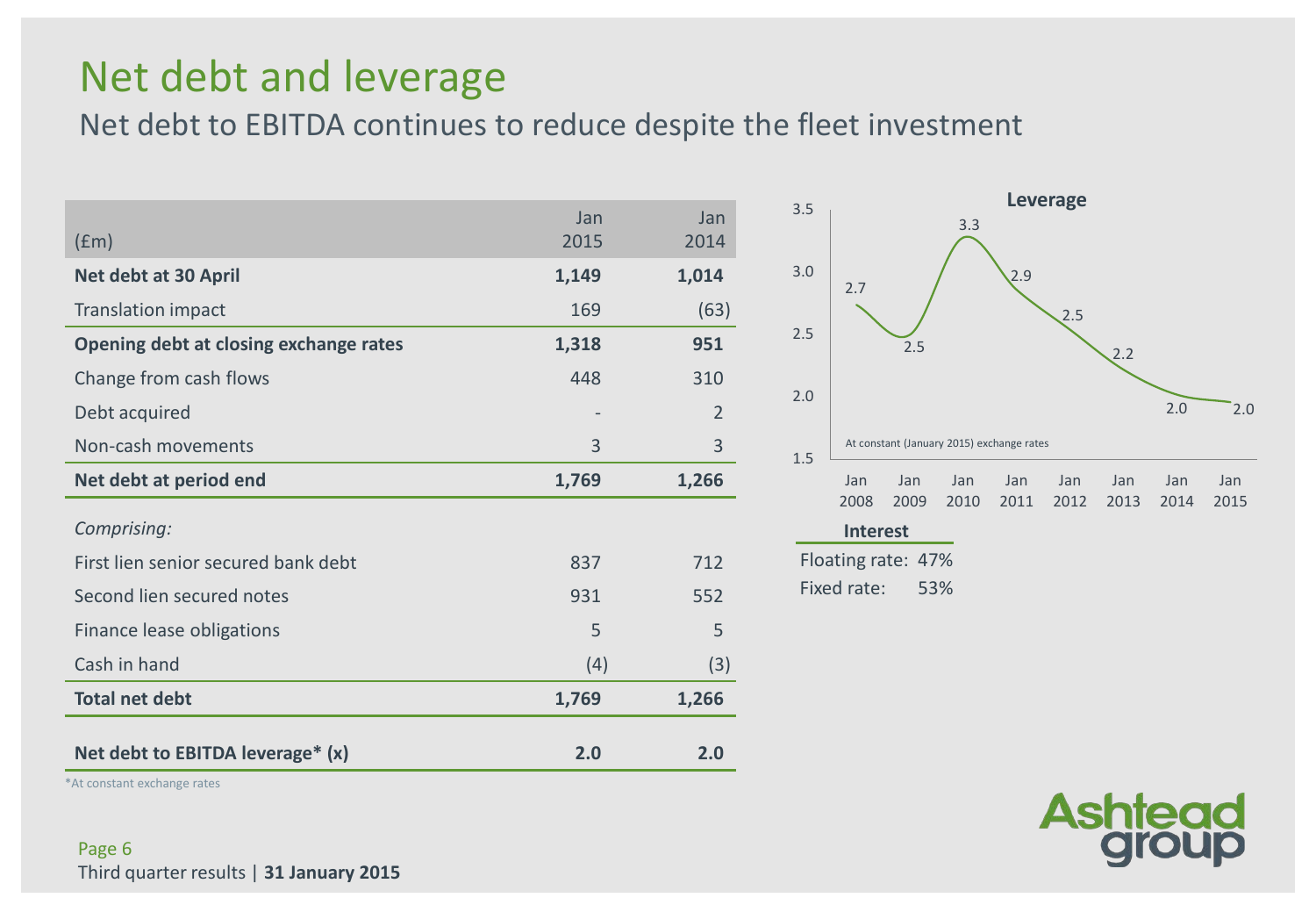# Geoff Drabble Chief executive

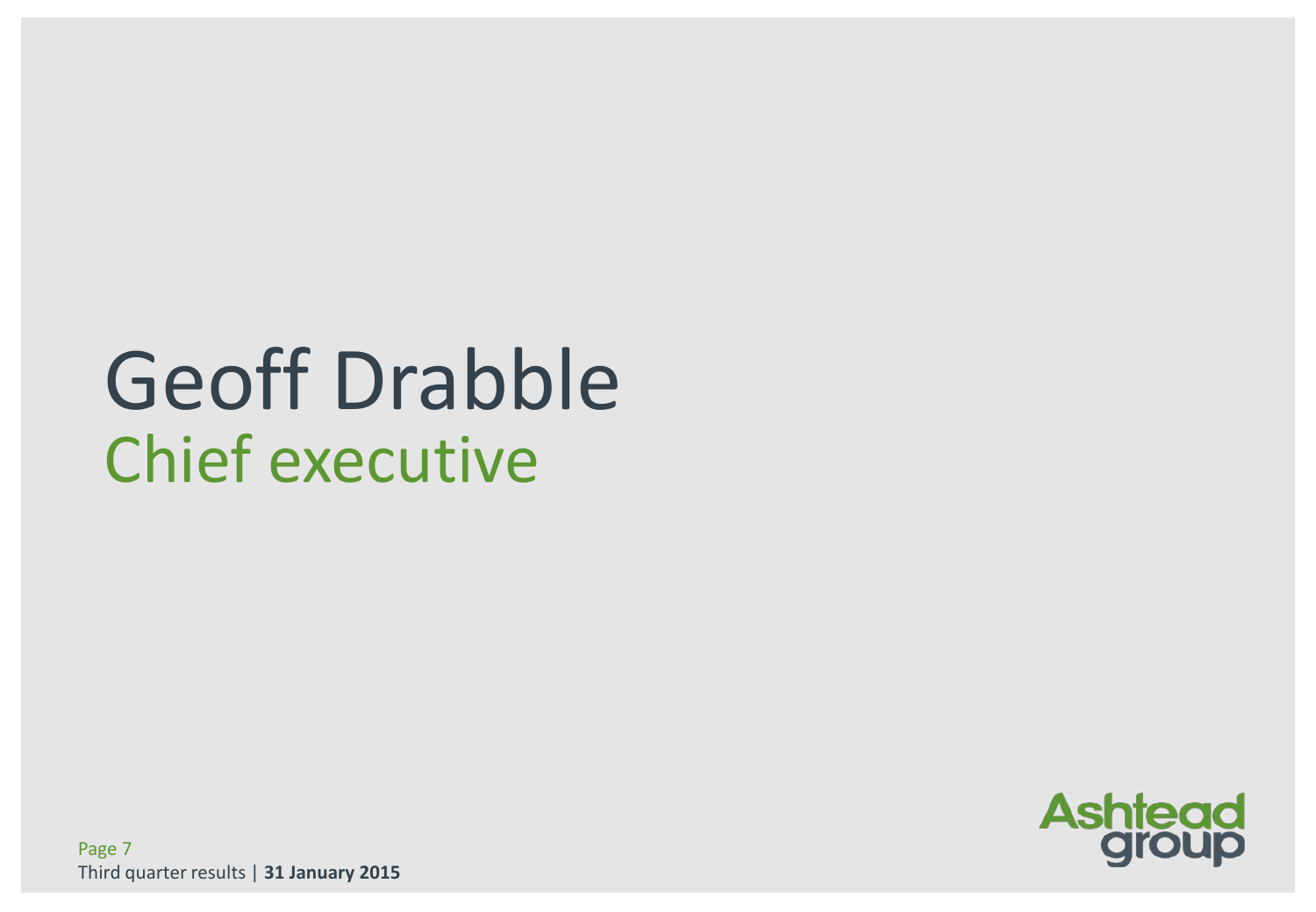### Capitalising on structural and cyclical factors to drive revenue growth



**Ashtead** 

Page 8 Third quarter results | **31 January 2015**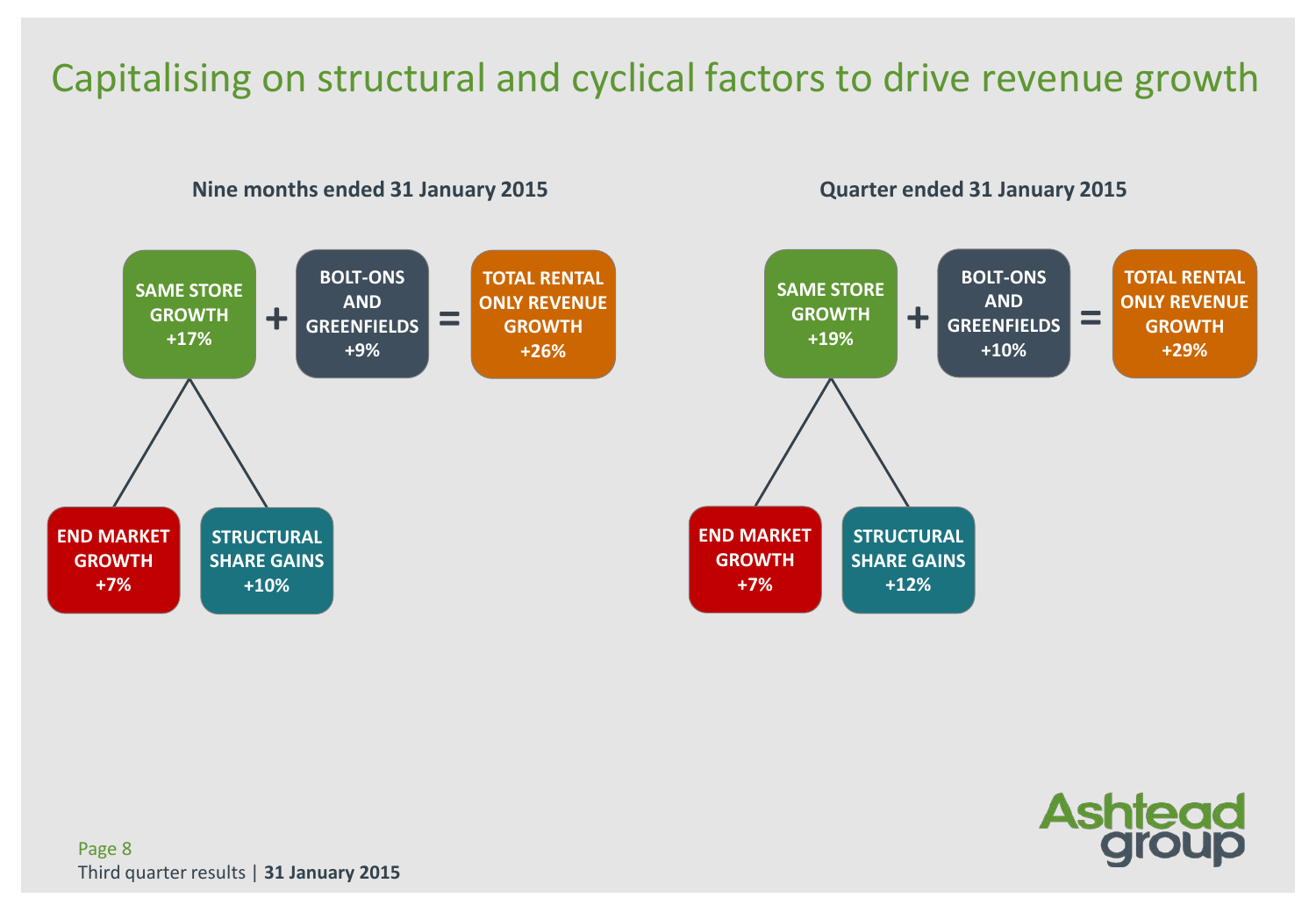### Sunbelt revenue drivers – rental only

### Continuation of strong performance

#### **Average fleet on rent**



**Year over year change in yield**







Page 9 Third quarter results | **31 January 2015**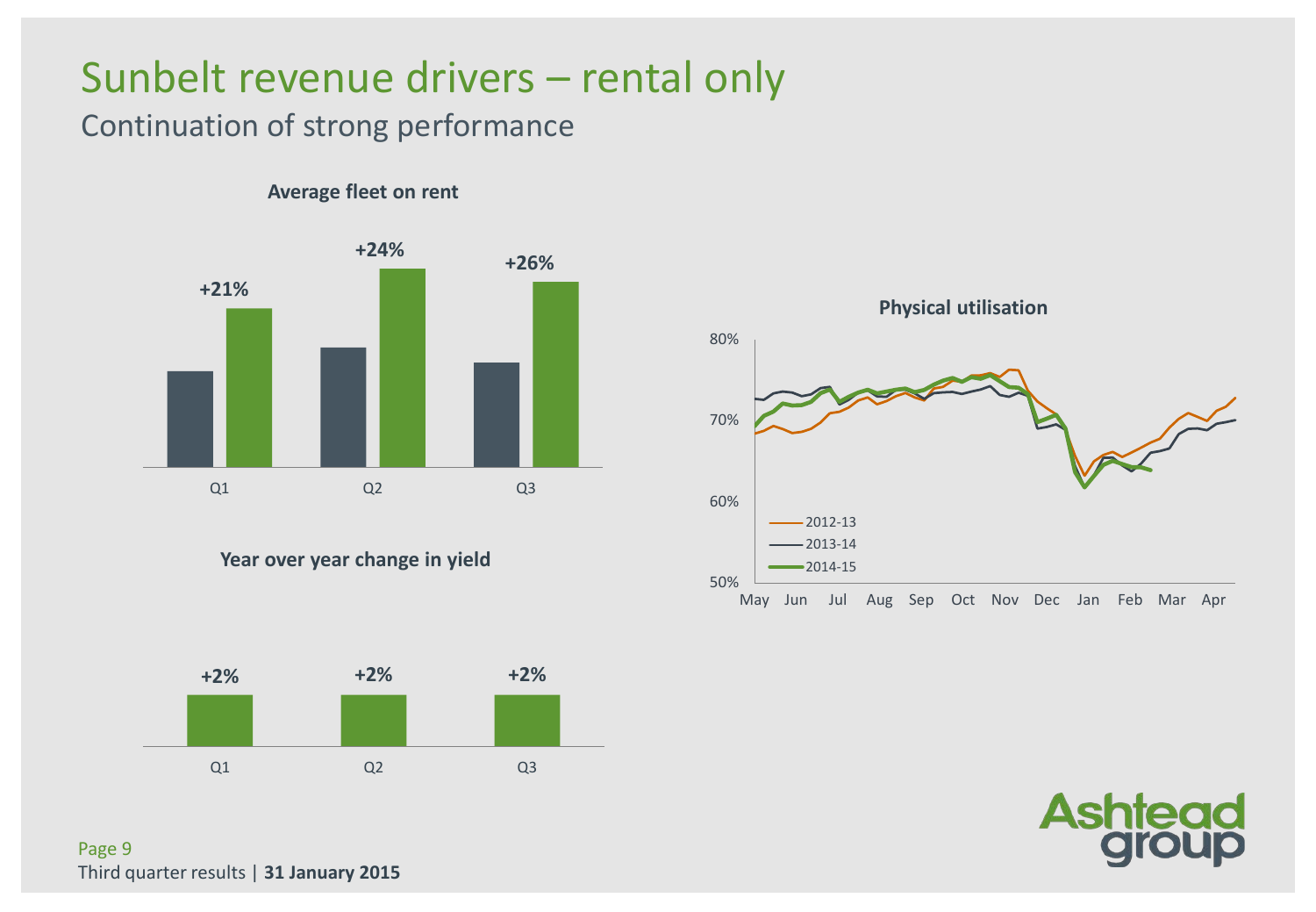### A-Plant revenue drivers

### Growth continues backed by fleet investment



#### **Average fleet on rent**









Page 10 Third quarter results | **31 January 2015**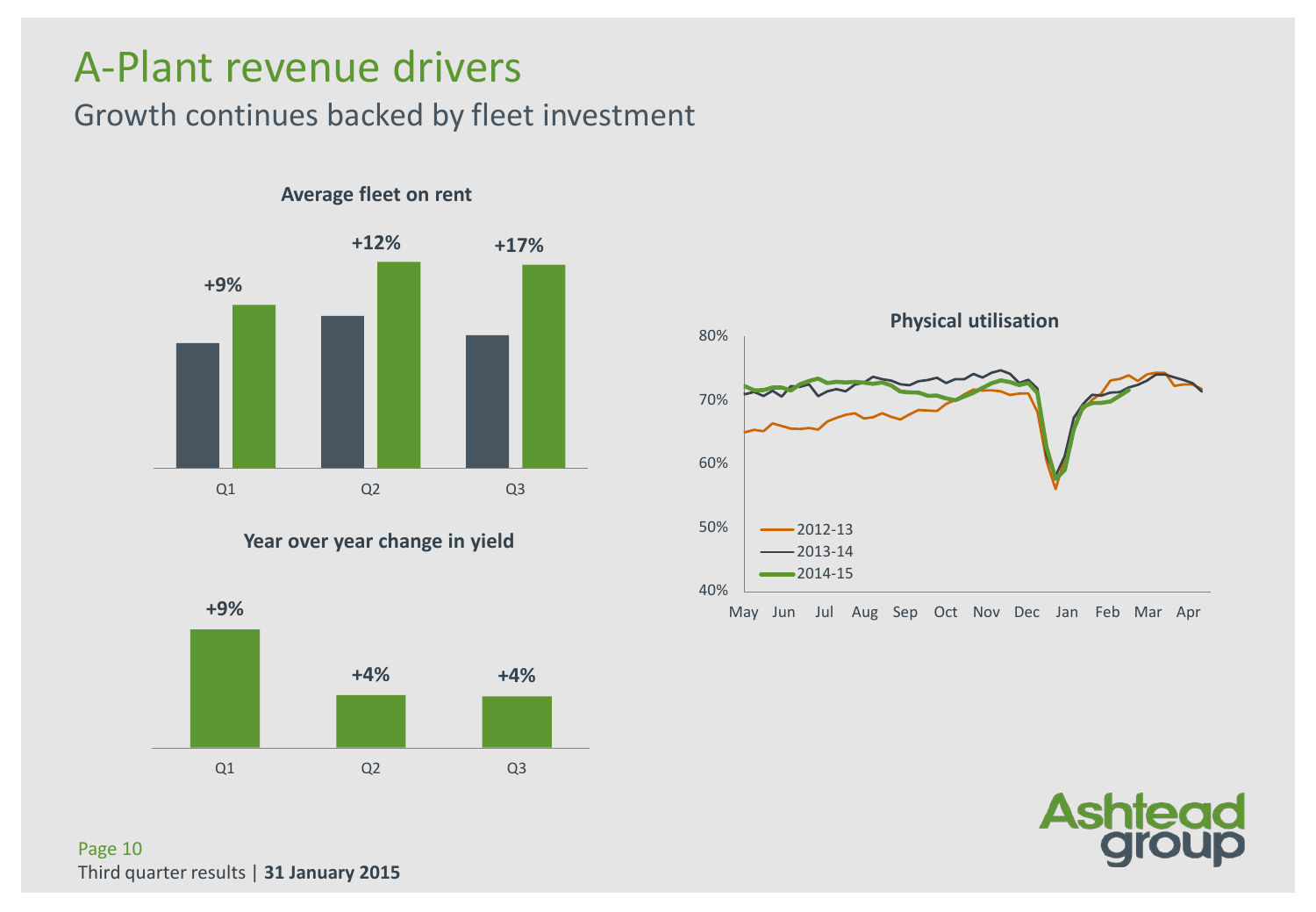### Capital expenditure update

|                                                   | 2014  | Q3 2015<br>forecast | 2016 outlook    | Anticipated volume<br>growth $(\%)$ |
|---------------------------------------------------|-------|---------------------|-----------------|-------------------------------------|
| Sunbelt (\$m)                                     |       |                     |                 |                                     |
| - rental fleet                                    | 963   | 1,225               | $1,225 - 1,325$ | $mid - high$ teens                  |
| - non-rental fleet                                | 119   | 80                  | 100             |                                     |
|                                                   | 1,082 | 1,305               | $1,325 - 1,425$ |                                     |
| A-Plant (£m)                                      |       |                     |                 |                                     |
| - rental fleet                                    | 86    | 135                 | $135 - 155$     | low - mid teens                     |
| - non-rental fleet                                | 13    | 15                  | 15              |                                     |
|                                                   | 99    | 150                 | $150 - 170$     |                                     |
| Group capital expenditure forecast $(f1 : $1.55)$ |       | £992m               | $f1 - 1.1$ bn   |                                     |

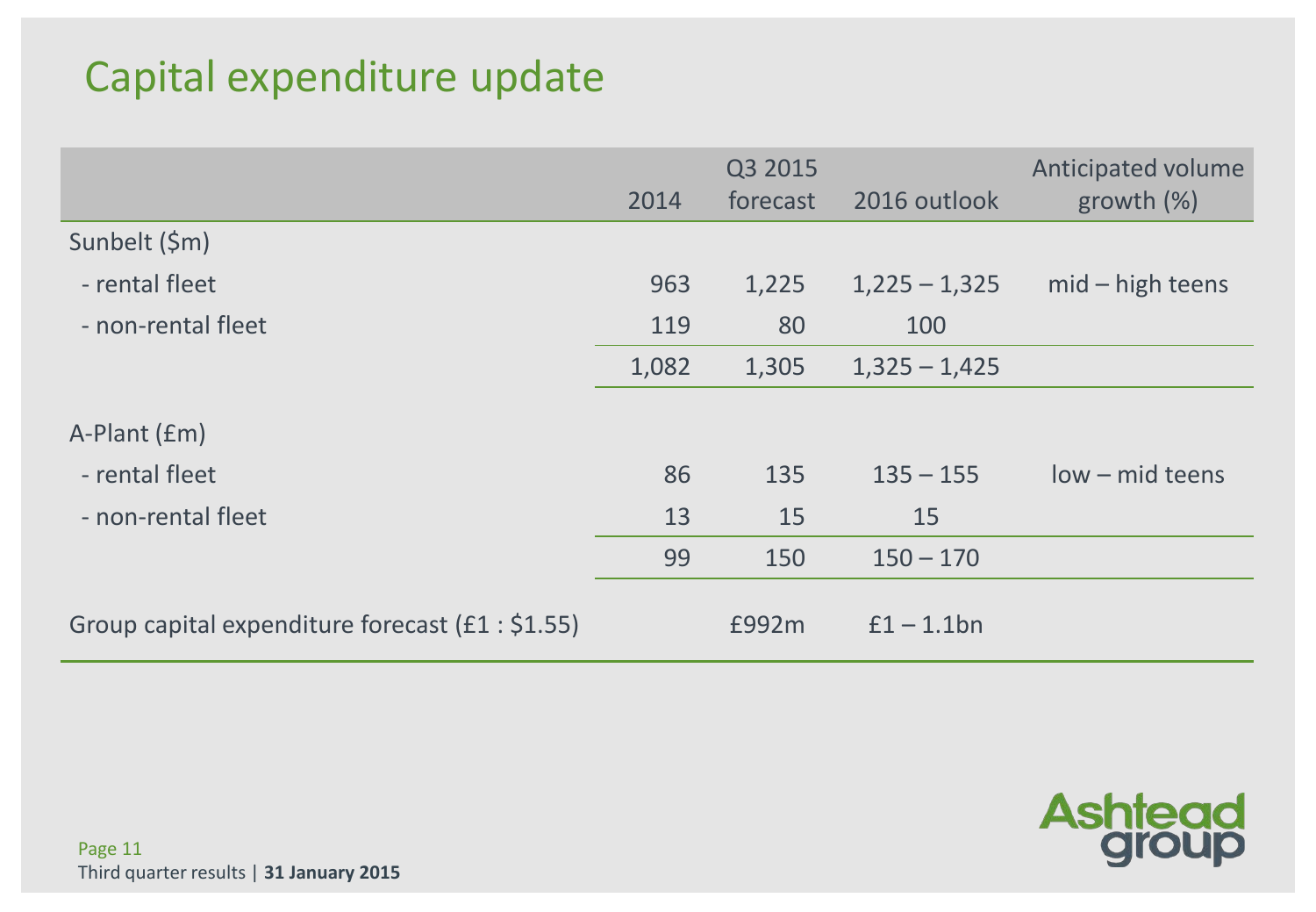### Summary

- Strategy focused on organic growth and bolt on acquisitions remains unchanged
- We are building a broader base for longer term growth both in terms of the geography and the markets we serve
- Investment has created a platform allowing us to capitalize on;
	- ̶ Recovering markets
	- ̶ Structural growth
- Confidence in outlook supported by strong fleet investment
- Continue to deliver "responsible growth"
- We now anticipate a full year result ahead of our previous expectations

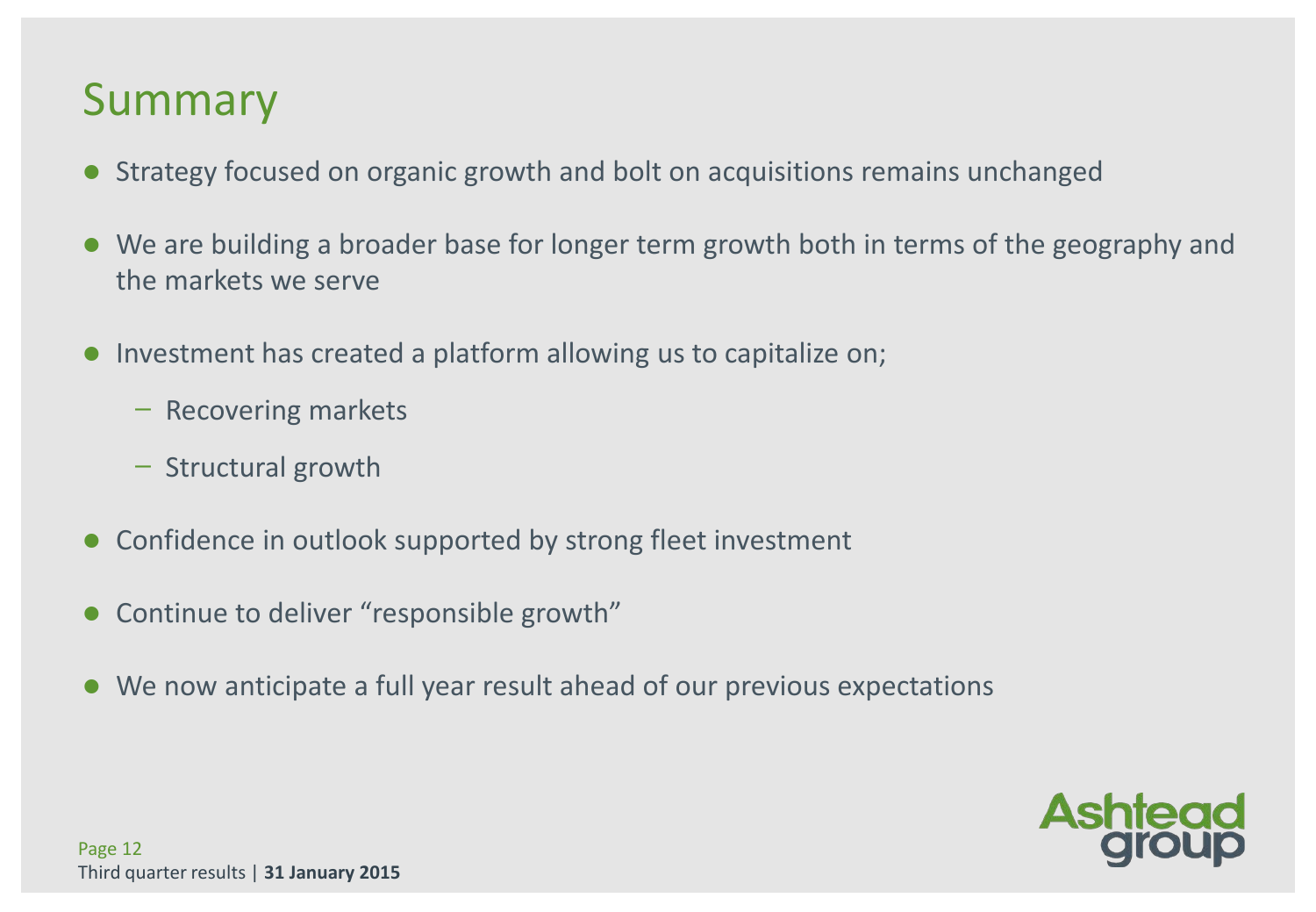# Appendices



Page 13 Third quarter results | **31 January 2015**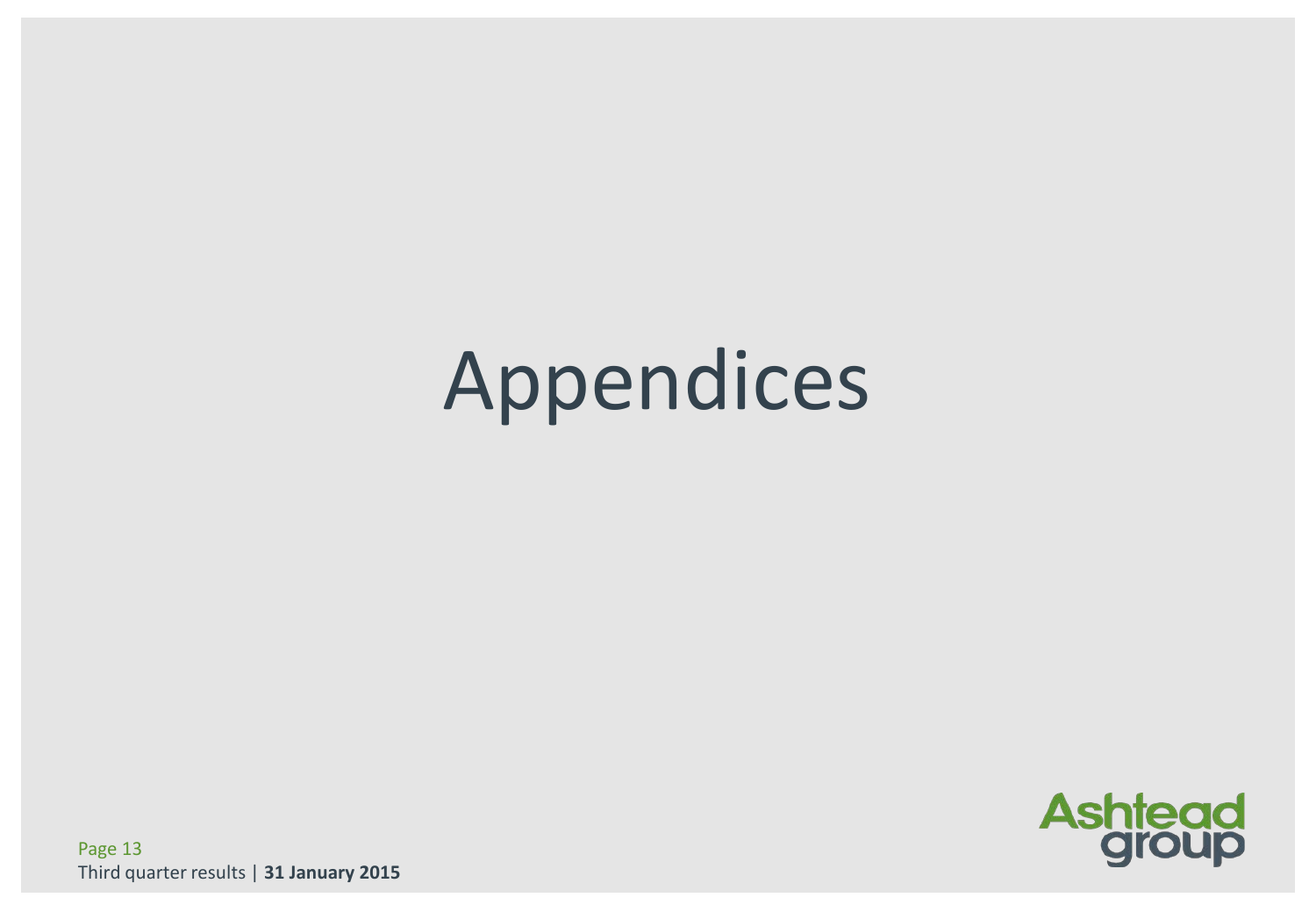### Divisional performance – Q3

|                                    | Revenue |      |                          |      | <b>EBITDA</b> |                     |        | Profit         |            |  |
|------------------------------------|---------|------|--------------------------|------|---------------|---------------------|--------|----------------|------------|--|
|                                    | 2015    | 2014 | Change <sup>1</sup>      | 2015 | 2014          | Change <sup>1</sup> | 2015   | 2014           | Change $1$ |  |
| Sunbelt (\$m)                      | 680     | 551  | $+23%$                   | 317  | 240           | $+32%$              | 198    | 149            | $+32%$     |  |
| Sunbelt (£m)                       | 436     | 337  | $+30%$                   | 204  | 146           | $+39%$              | 128    | 90             | $+40%$     |  |
| A-Plant                            | 77      | 63   | $+21%$                   | 24   | 18            | $+34%$              | $\, 8$ | $\overline{4}$ | $+101%$    |  |
| Group central costs                |         |      | $\overline{\phantom{a}}$ | (3)  | (2)           | $+15%$              | (3)    | (2)            | $+15%$     |  |
|                                    | 513     | 400  | $+28%$                   | 225  | 162           | +39%                | 133    | 92             | $+44%$     |  |
| Net financing costs                |         |      |                          |      |               |                     | (19)   | (12)           | $+56%$     |  |
| Profit before amortisation and tax |         |      |                          |      |               |                     | 114    | 80             | $+42%$     |  |
| Amortisation                       |         |      |                          |      |               |                     | (4)    | (2)            | $+63%$     |  |
| Profit before taxation             |         |      |                          |      |               |                     | 110    | 78             | $+41%$     |  |
| Taxation                           |         |      |                          |      |               |                     | (40)   | (29)           | $+36%$     |  |
| Profit after taxation              |         |      |                          |      |               |                     | 70     | 49             | $+44%$     |  |
| <b>Margins</b>                     |         |      |                          |      |               |                     |        |                |            |  |
| - Sunbelt                          |         |      |                          | 47%  | 44%           |                     | 29%    | 27%            |            |  |
| - A-Plant                          |         |      |                          | 31%  | 28%           |                     | 10%    | 6%             |            |  |
| - Group                            |         |      |                          | 44%  | 41%           |                     | 26%    | 23%            |            |  |

<sup>1</sup> As reported

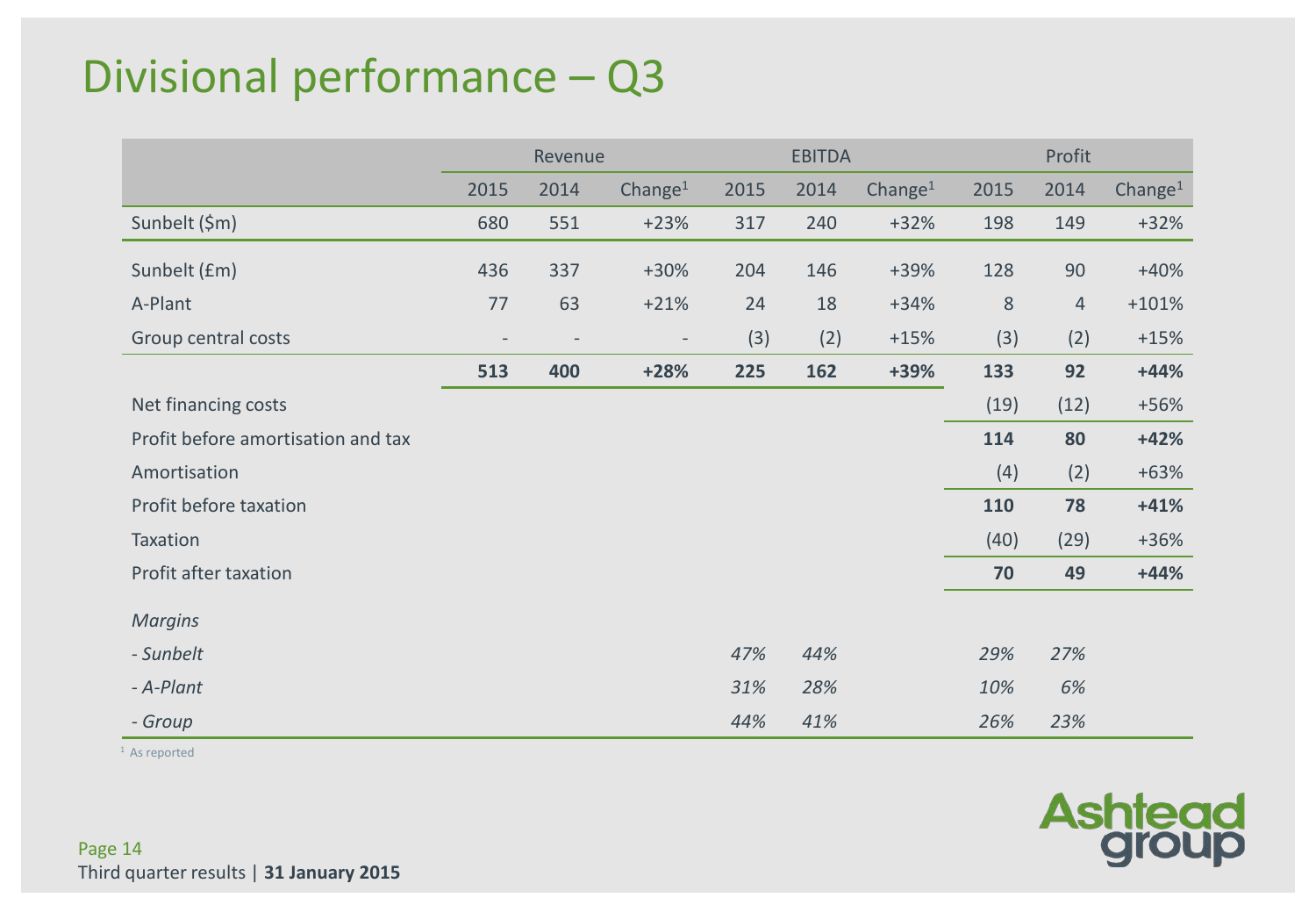### Divisional performance – LTM

|                                                  | Revenue |       |                     |       | <b>EBITDA</b> |            | Profit |       |                     |  |
|--------------------------------------------------|---------|-------|---------------------|-------|---------------|------------|--------|-------|---------------------|--|
|                                                  | 2015    | 2014  | Change <sup>1</sup> | 2015  | 2014          | Change $1$ | 2015   | 2014  | Change <sup>1</sup> |  |
| Sunbelt (\$m)                                    | 2,578   | 2,110 | $+22%$              | 1,216 | 925           | $+31%$     | 784    | 589   | $+33%$              |  |
| Sunbelt (£m)                                     | 1,576   | 1,343 | $+17%$              | 743   | 589           | $+26%$     | 479    | 375   | $+28%$              |  |
| A-Plant                                          | 309     | 254   | $+22%$              | 102   | 75            | $+36%$     | 42     | 24    | $+70%$              |  |
| Group central costs                              |         |       |                     | (11)  | (10)          | $+8%$      | (11)   | (10)  | $+7%$               |  |
|                                                  | 1,885   | 1,597 | $+18%$              | 834   | 654           | $+28%$     | 510    | 389   | $+31%$              |  |
| Net financing costs                              |         |       |                     |       |               |            | (61)   | (45)  | $+37%$              |  |
| Profit before exceptionals, amortisation and tax |         |       |                     |       |               |            | 449    | 344   | +30%                |  |
| Exceptionals and amortisation                    |         |       |                     |       |               |            | (9)    | (8)   |                     |  |
| Profit before taxation                           |         |       |                     |       |               |            | 440    | 336   | $+31%$              |  |
| Taxation                                         |         |       |                     |       |               |            | (152)  | (123) | $+24%$              |  |
| Profit after taxation                            |         |       |                     |       |               |            | 288    | 213   | $+35%$              |  |
| <b>Margins</b>                                   |         |       |                     |       |               |            |        |       |                     |  |
| - Sunbelt                                        |         |       |                     | 47%   | 44%           |            | 30%    | 28%   |                     |  |
| - A-Plant                                        |         |       |                     | 33%   | 29%           |            | 13%    | 10%   |                     |  |
| - Group                                          |         |       |                     | 44%   | 41%           |            | 27%    | 24%   |                     |  |

<sup>1</sup> As reported

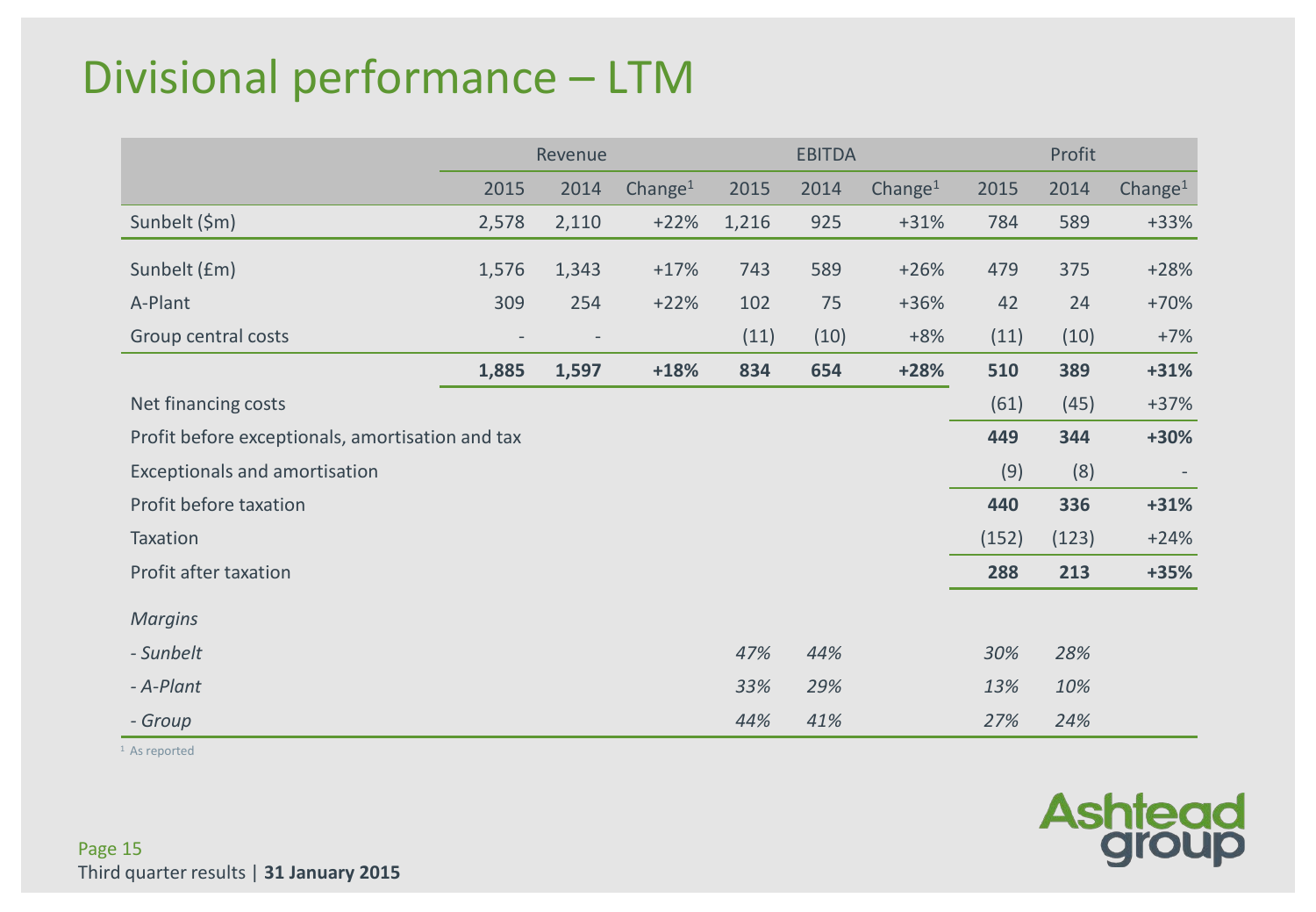### Margins continue to improve

US margins have exceeded the previous peak with substantial opportunity for future earnings growth and margin expansion



Third quarter results | **31 January 2015**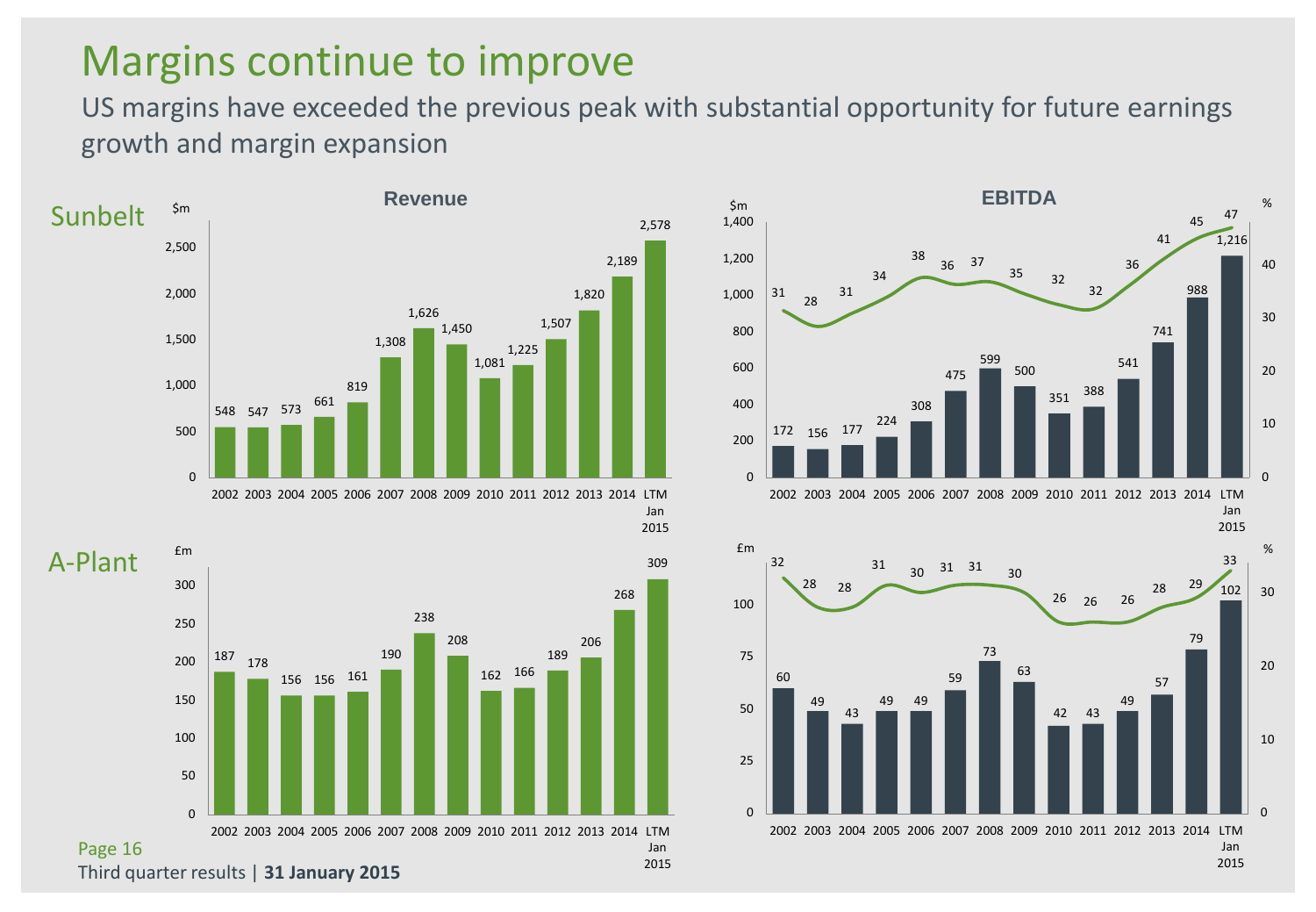### Financial strength

Growth potential is underpinned by the financial strength of the business



Note: At constant exchange rates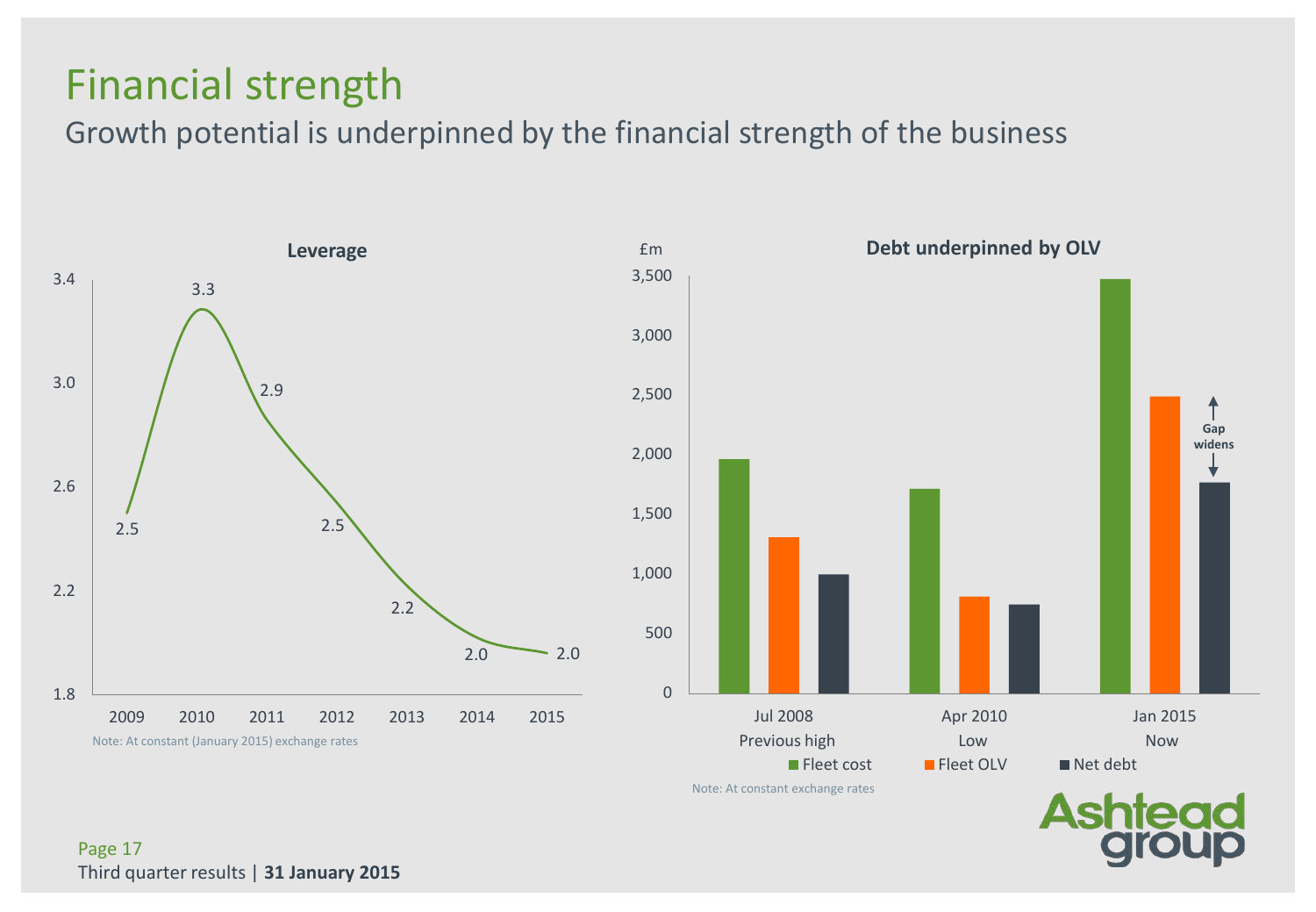### Cash flow

| f(m)                                                                 | <b>LTM</b><br><b>Jan 15</b> | 2014  | 2013  | 2012  | 2011  | 2010              | 2009                     | 2008  | 2007  | 2006  | 2005                     | 2004                     | 2003 |
|----------------------------------------------------------------------|-----------------------------|-------|-------|-------|-------|-------------------|--------------------------|-------|-------|-------|--------------------------|--------------------------|------|
| <b>EBITDA before exceptional items</b>                               | 834                         | 685   | 519   | 381   | 284   | 255               | 359                      | 380   | 310   | 225   | 170                      | 147                      | 150  |
| <b>EBITDA</b> margin                                                 | 44%                         | 42%   | 38%   | 34%   | 30%   | 30%               | 33%                      | 38%   | 35%   | 35%   | 32%                      | 29%                      | 28%  |
| Cash inflow from operations before fleet<br>changes and exceptionals | 775                         | 646   | 501   | 365   | 280   | 266               | 374                      | 356   | 319   | 215   | 165                      | 140                      | 157  |
| Cash conversion ratio                                                | 93%                         | 94%   | 97%   | 96%   | 99%   | 104%              | 104%                     | 94%   | 97%   | 96%   | 97%                      | 95%                      | 105% |
| Replacement capital expenditure                                      | (299)                       | (335) | (329) | (272) | (203) | (43)              | (236)                    | (231) | (245) | (167) | (101)                    | (83)                     | (89) |
| Disposal proceeds                                                    | 108                         | 102   | 96    | 90    | 60    | 31                | 92                       | 93    | 78    | 50    | 36                       | 32                       | 29   |
| Interest and tax                                                     | (91)                        | (56)  | (48)  | (57)  | (71)  | (54)              | (64)                     | (83)  | (69)  | (41)  | (31)                     | (33)                     | (40) |
| Cash flow before discretionary items                                 | 493                         | 357   | 220   | 126   | 66    | 200               | 166                      | 135   | 83    | 57    | 69                       | 56                       | 57   |
| Growth capital expenditure                                           | (583)                       | (406) | (254) | (135) |       |                   | $\overline{\phantom{a}}$ | (120) | (63)  | (63)  | (10)                     | $\overline{\phantom{a}}$ | (18) |
| <b>M&amp;A</b>                                                       | (186)                       | (103) | (34)  | (22)  | (35)  | (1)               | 89                       | (6)   | (327) | (44)  | $\mathbf{1}$             | 15                       | (1)  |
| <b>Exceptional costs</b>                                             | (1)                         | (2)   | (16)  | (3)   | (12)  | (8)               | (9)                      | (10)  | (69)  | (20)  | (6)                      | (17)                     | (8)  |
| Cash flow available to equity holders                                | (277)                       | (154) | (84)  | (35)  | 19    | 191               | 246                      | (1)   | (376) | (70)  | 54                       | 54                       | 30   |
| Dividends paid                                                       | (58)                        | (41)  | (20)  | (15)  | (15)  | (13)              | (13)                     | (10)  | (7)   | (2)   | $\overline{\phantom{a}}$ | $\overline{\phantom{a}}$ | (9)  |
| Share issues/returns                                                 | (20)                        | (23)  | (10)  | (4)   |       | $\qquad \qquad -$ | (16)                     | (24)  | 144   | 69    | $\overline{\phantom{a}}$ |                          |      |
|                                                                      | (355)                       | (218) | (114) | (53)  | 4     | 178               | 217                      | (35)  | (239) | (3)   | 54                       | 54                       | 21   |

● Healthy EBITDA margins ensure significant top line cash generation throughout the cycle

● It is only periods of high growth capex and M&A as we scale up the business that are increasing debt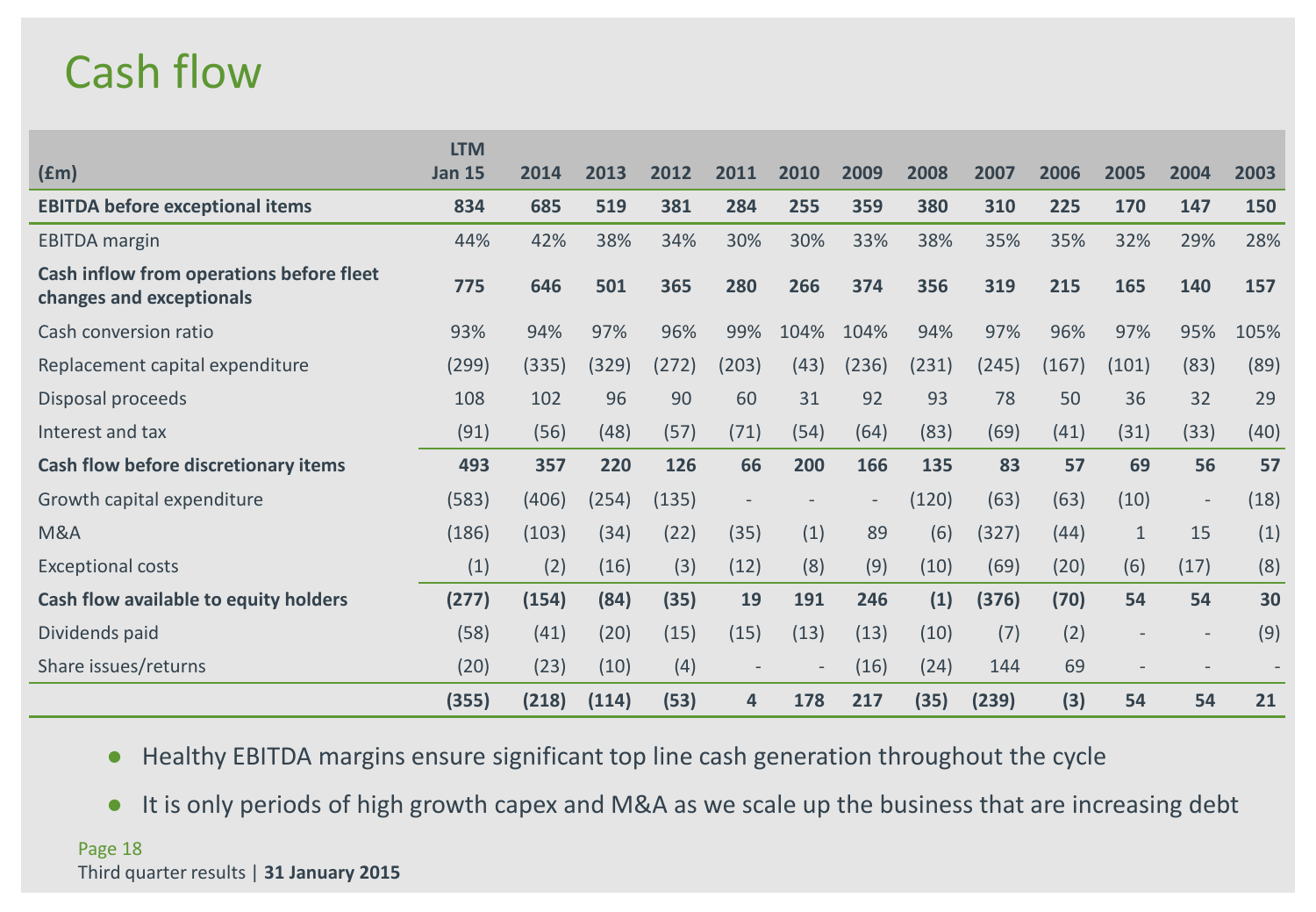### Robust debt structure with substantial capacity to fund further growth



- 6 year average remaining commitment
- No amortisation
- No financial monitoring covenants
	- whilst availability exceeds \$200m (January 2015 : \$688m)

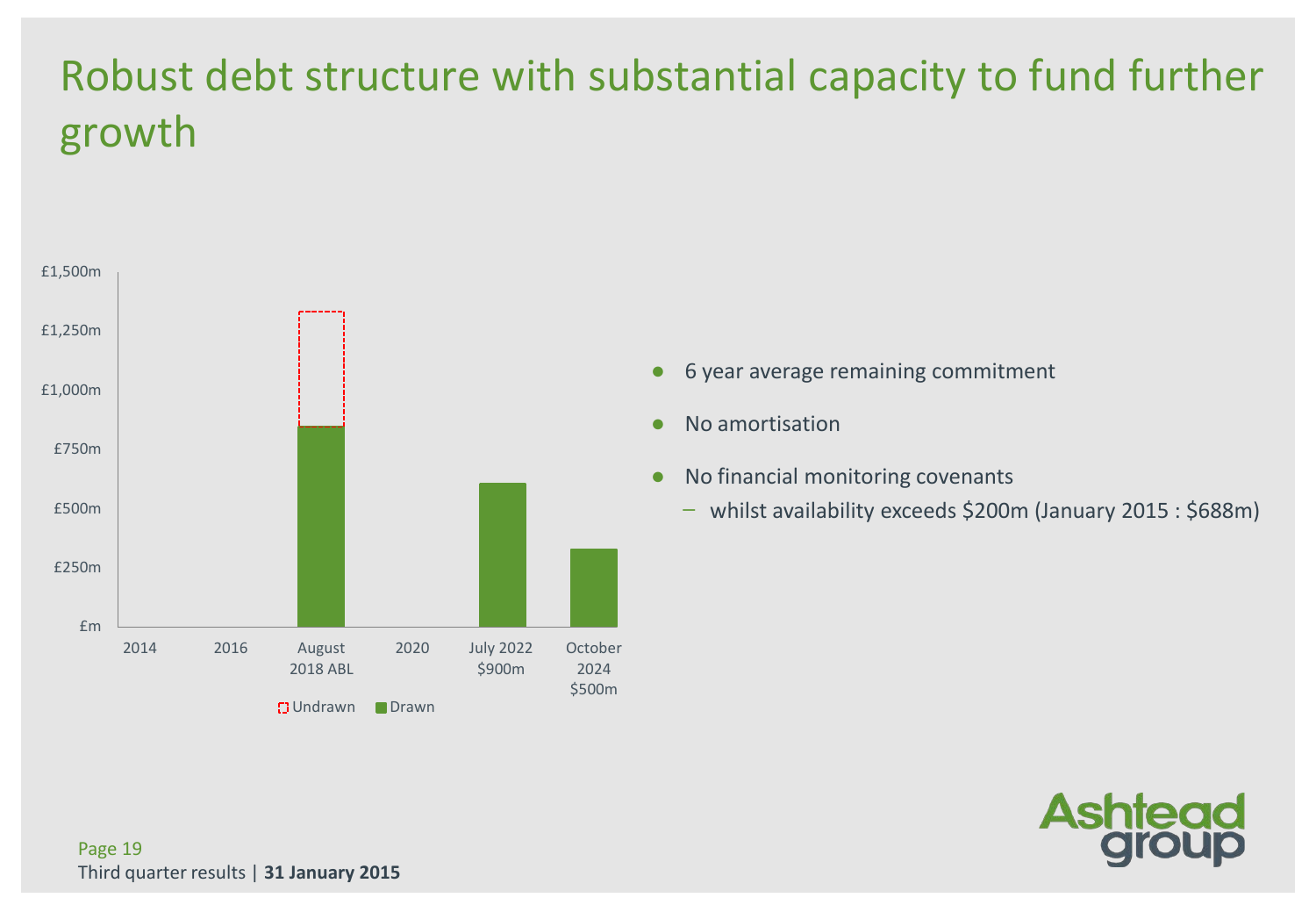## \$688m of availability at 31 January 2015



Borrowing base reflects July 2014 asset values